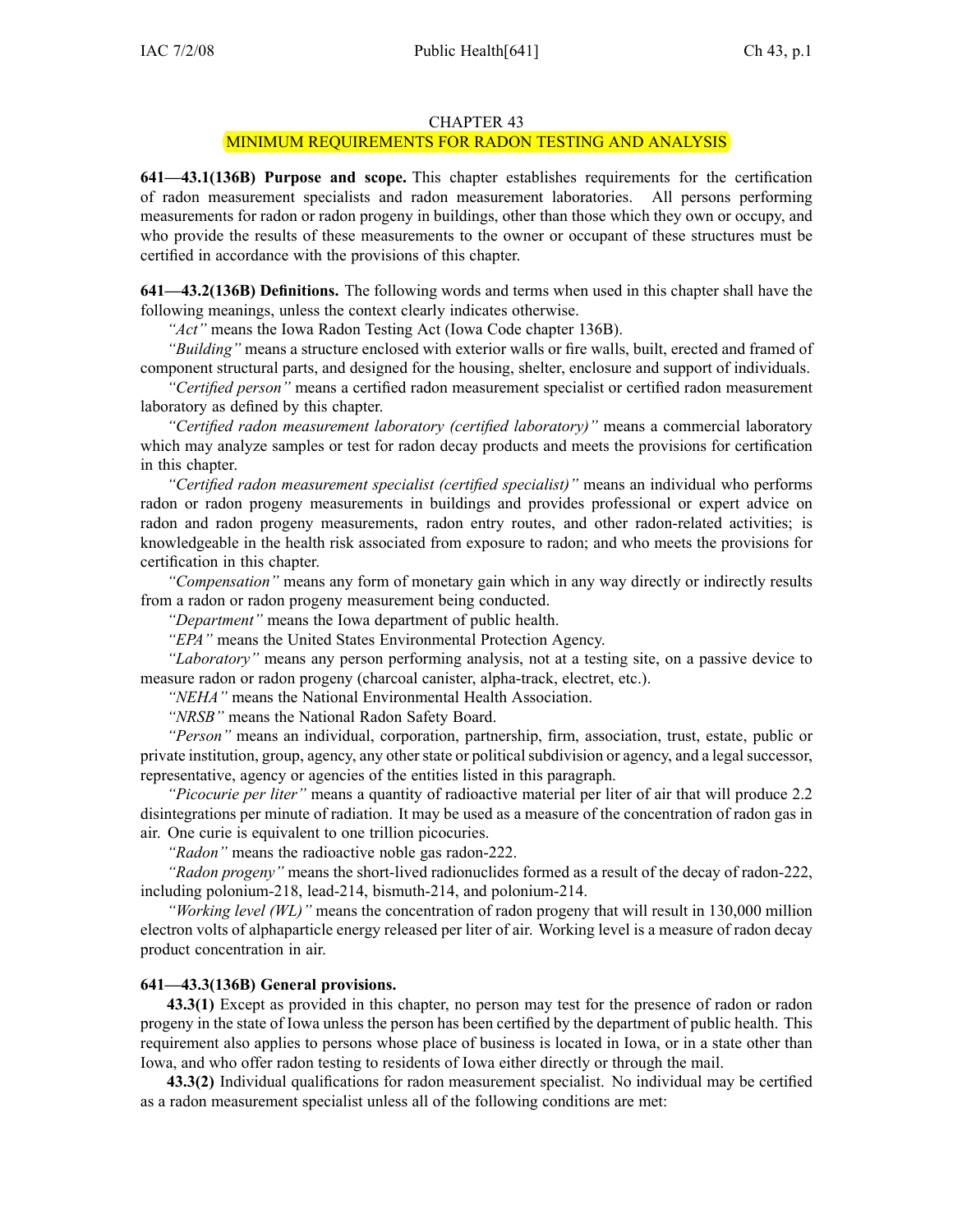*a.* Be at least 18 years of age at the time of application;

*b.* Possess two years of relevant professional work experience. Relevant postsecondary education may be substituted for professional work experience. Relevant postsecondary education includes <sup>a</sup> college curriculum in architecture, engineering, building construction or the physical sciences. Relevant professional work experience includes house testing/evaluation for the presence of radon, design and installation of heating, ventilation and air-conditioning systems, design or construction of buildings, or related activities approved by the department of public health;

Use detection devices approved by EPA and the department to measure radon. The detection device must be obtained from an Iowa certified radon measurement laboratory. When <sup>a</sup> portable electronic detection device is used, the device must be calibrated on at least an annual basis by the manufacturer, or by persons acceptable to the department. The records of calibration must be maintained for review by the department or agents of the department.

**43.3(3)** Individual qualifications for radon measurement laboratory. No business may be certified as <sup>a</sup> radon measurement laboratory unless the business:

*a.* Is successfully enrolled with either the NEHA or NRSB Radon/Radon Progeny Measurement Proficiency Program (RMPP), and

*b.* Follows all applicable EPA and department protocols and guidelines.

**43.3(4)** No certification shall be approved unless the applicant demonstrates to the department that the following conditions are met:

*a.* Has in place <sup>a</sup> quality assurance plan and quality control procedures, approved by the department, for all measurements and equipment;

*b.* Has shown the ability or intention to comply with the Radon Testing and Abatement Act, Iowa Code chapter 136B, or this chapter, or has been able or willing to conduct radon-related activities forthrightly and honestly with the applicant's clients.

**43.3(5)** Requirements for continued certification shall include the following:

*a.* A certified person located within the state of Iowa shall allow the department, its agents, employees, and contractors, upon presentation of appropriate credentials, to have access without undue delay to the person's facilities, offices and files for inspection and examination of records and equipment. The certified person shall also allow the department, its agents, employees, and contractors to accompany the person while performing any radon measurement, for the purpose of inspection of those activities, with the approval of the property owner or resident on whose property the activities are being performed.

*b.* The certified person shall remain in compliance with the Act and this chapter.

## **641—43.4(136B) Application for certification.**

**43.4(1)** An application for certification or renewal of certification as <sup>a</sup> radon measurement specialist or <sup>a</sup> radon measurement laboratory shall be filed on <sup>a</sup> form prescribed by the department and shall contain complete and accurate information.

*a.* An application for <sup>a</sup> radon measurement specialist must include:

(1) Proof of successful completion of <sup>a</sup> department-approved training course on radon/radon progeny measurements. A certificate of attendance is required.

(2) Proof of successful completion of an examination approved by this department. A letter from NEHA or NRSB showing <sup>a</sup> passing score for the radon measurement specialist examination fulfills this requirement.

(3) Proof of two years of postsecondary education in architecture, natural science, engineering, or <sup>a</sup> related discipline. A college transcript must be included to fulfill this requirement or <sup>a</sup> detailed resume evidencing two years of relevant professional work experience, such as conducting professional home inspections; or the design and installation of heating, ventilation and air-conditioning systems; or the design or construction of buildings; or related activities approved by the department; or <sup>a</sup> combination of professional work experience and postsecondary education.

(4) A quality assurance/quality control (QA/QC) plan for all measurement devices and equipment. If laboratory devices are used, the names and addresses of the Iowa certified radon measurement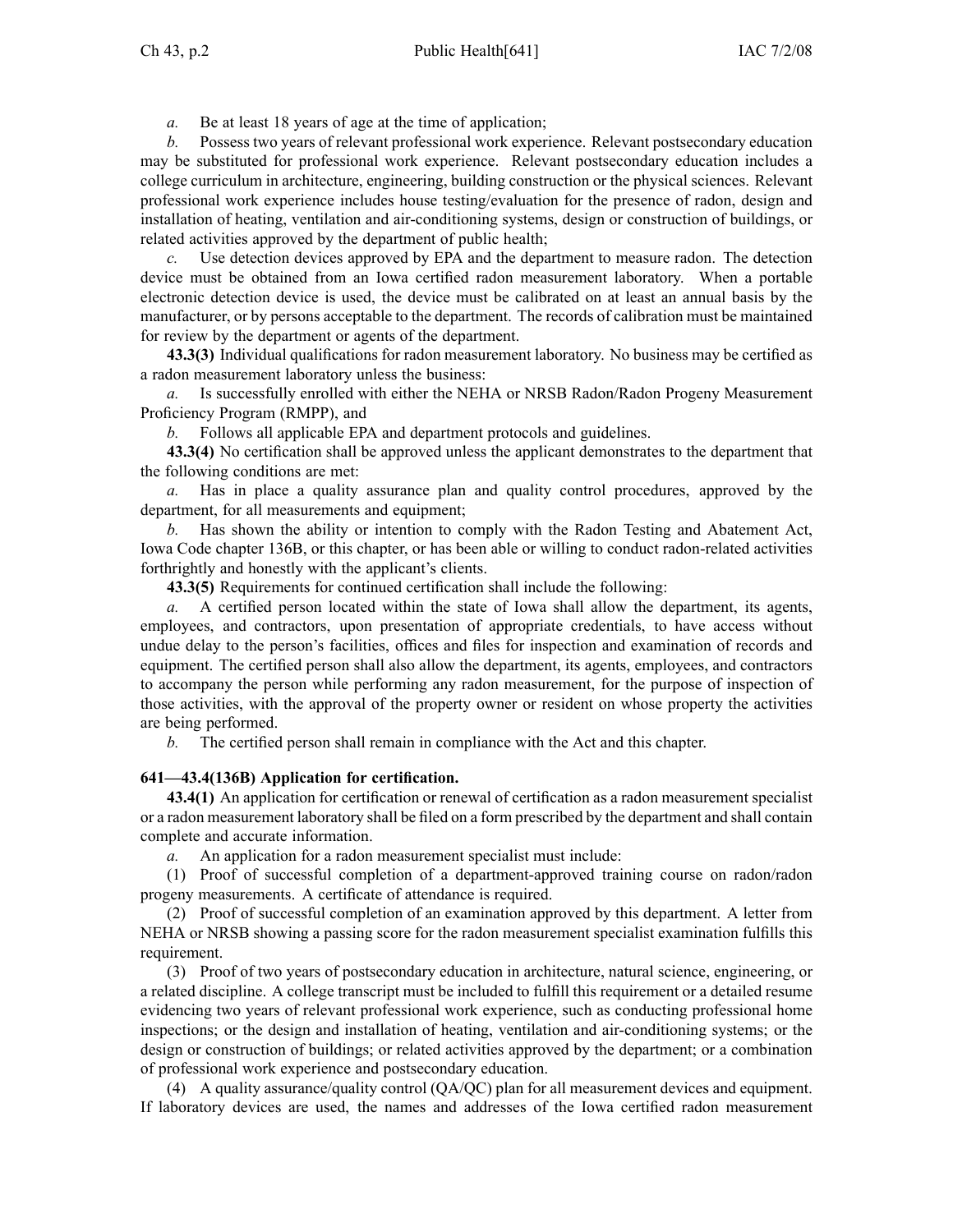laboratories must be included. If <sup>a</sup> continuous radon monitor is used, the name of the manufacturer, model, and picture of the monitor must be included. The manufacturer of any device used must have EPA or other national agency approval which indicates the device has been approved for measuring radon. Only measurement devices from Iowa certified radon measurement laboratories or <sup>a</sup> continuous radon monitor that has been satisfactorily calibrated and approved by the Iowa radon program are allowed for use in performing radon measurements.

(5) Standard operating procedures (SOPs). Procedures must include information concerning the placement and pickup of devices used, who performs the tests, and what measures will be used to ensure all tests are in conformance with EPA protocols and procedures.

(6) A signed statement that the individual will follow all EPA radon measurement guidelines and protocols.

(7) A signed statement that the individual will submit radon test results every 30 days to the Iowa radon program within the department. The radon test results may be submitted on <sup>a</sup> form, <sup>a</sup> diskette, or through E-mail in <sup>a</sup> manner that is approved by the department.

(8) A signed statement that the individual will keep all records for <sup>a</sup> minimum of five years after the radon test is completed.

(9) A copy of the confidentiality waiver that reports results to the customer as outlined in Iowa Code section 136B.2.

(10) A signed statement that the individual willsubmit to the department within 14 working days any changes in the original application and that the individual will acquire at least eight hours of continuing education credits every two years before certification is renewed.

 $(11)$  The fee specified in 43.4 $(6)$ .

*b.* An application for <sup>a</sup> radon measurement laboratory must include:

(1) Proof of successful participation in the NEHA or NRSB Radon/Radon Progeny Measurement Proficiency Program.

(2) A quality assurance plan and quality control procedures for all measurements and equipment.

(3) A signed statement that all EPA, NEHA and NRSB and any department measurement guidelines and protocols will be followed.

(4) Name(s) and address(es) of any retail operation(s) selling the laboratory's testing service(s) within Iowa.

(5) A signed statement that all changes in the original application will be submitted to the department within 14 working days.

(6) The fee specified in  $43.4(6)$ .

**43.4(2)** The department may require the applicant to submit supplementary statements containing additional information to enable the department to determine whether an application should be approved or denied, or whether <sup>a</sup> previously issued certification should be amended, suspended, or revoked.

**43.4(3)** Each application or supplementary statement shall be signed by either the applicant personally, or <sup>a</sup> person authorized in writing by the applicant to do so on the applicant's behalf.

**43.4(4)** A certification will be valid for one year following the date of issuance. No radon measurement covered by this chapter can be conducted after the expiration of the term of certification unless an application for renewal certification has been received by the department 30 days prior to the expiration date of certification and is pending approval. If the application is rejected, no radon test or measurement may be conducted by that applicant in the state of Iowa if <sup>a</sup> financial arrangemen<sup>t</sup> is involved.

**43.4(5)** Renewal of an annual certification must contain all the information requested in the Notice of Renewal for certification along with the fee specified in subrule 43.4(6). The application to renew credentials must also include <sup>a</sup> signed and dated continuing education form and <sup>a</sup> copy of <sup>a</sup> course certificate which indicates the name of the individual receiving continuing education, the amount of continuing education the individual has received, and the date the continuing education course was given.

**43.4(6)** Radon certification fees. Any person wishing to become certified as <sup>a</sup> radon measurement specialist or as <sup>a</sup> radon measurement laboratory is required to pay fees sufficient to defray the cost of administering this chapter. Fees which must be submitted are as follows: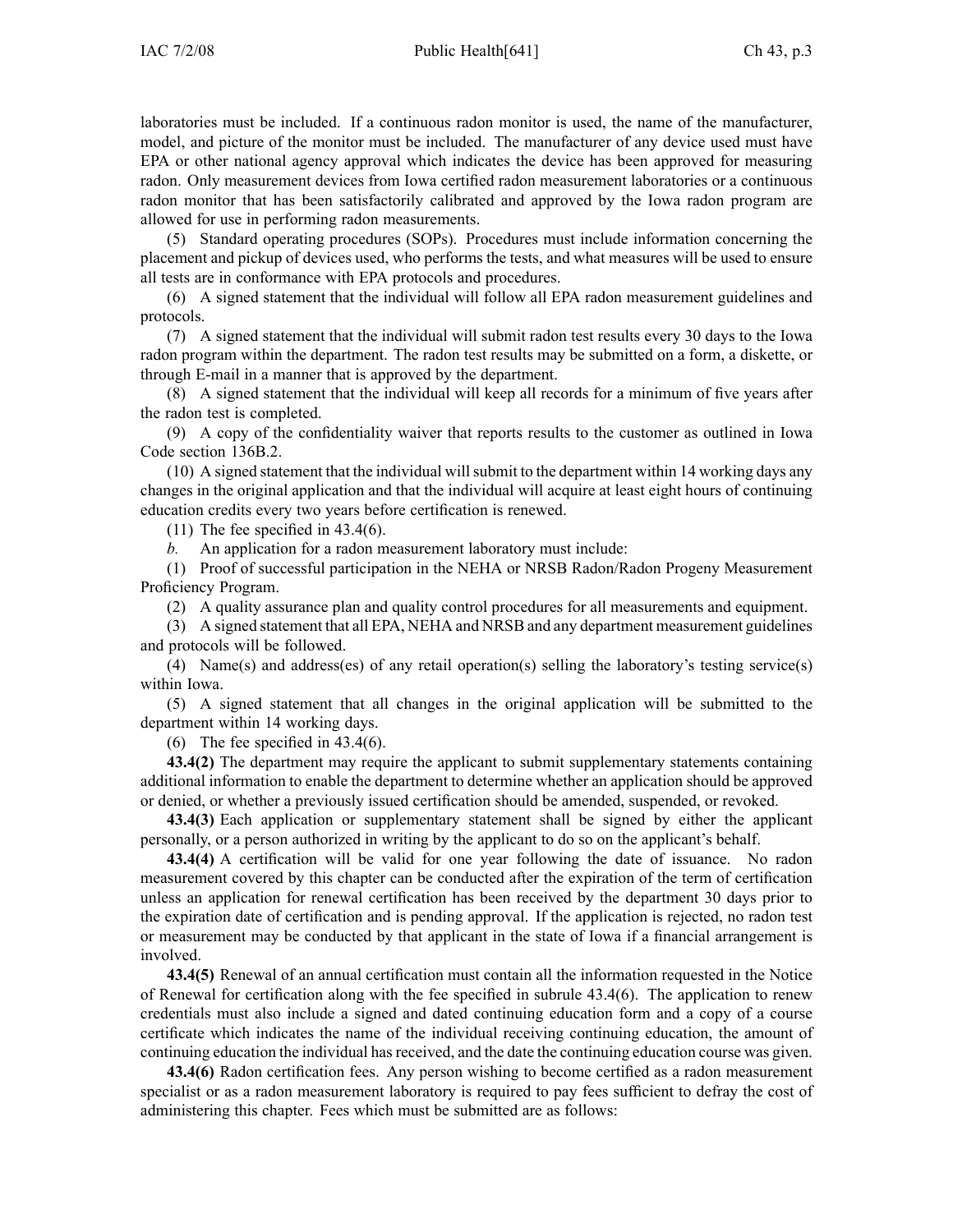*a.* Application fee.

(1) Each person with Iowa residency wishing certification under the provisions of 641—43.1(136B) shall pay <sup>a</sup> nonrefundable \$25 application fee.

(2) Each person without Iowa residency wishing certification under 641—43.1(136B) shall pay <sup>a</sup> nonrefundable \$100 application fee.

*b.* Annual certification fee.

(1) Each individual requesting certification and renewing certification as <sup>a</sup> radon measurement specialist must pay a nonrefundable annual fee of \$250.

(2) Each person requesting certification and renewing certification as <sup>a</sup> radon measurement laboratory must pay <sup>a</sup> nonrefundable annual fee of \$500.

*c.* Each person wishing to give reciprocal recognition of credentials from another jurisdiction must pay the appropriate fees in 43.4(6).

*d.* Returned check and late fees. Persons who fail to pay required feesto the department are subject to the following penalty(ies):

(1) \$15 for each insufficient funds check submitted for paymen<sup>t</sup> of radon testing fees.

(2) \$25 per month for failure to pay annual radon testing certification fees starting after the annual renewal date or date of expiration.

*e.* If paymen<sup>t</sup> is not received and the certification has been expired 30 days, certification will be revoked immediately. In order to regain certification, the person must reapply and pay the appropriate fees as outlined in this subrule.

# **641—43.5(136B) Revocation of certification.**

**43.5(1)** The department will consider revoking or suspending any certification, in whole or in part, for:

*a.* Any misstatement in the application or in any supplementary statement;

*b.* Any condition revealed by the application, supplementary statement, report, record, or other evidence, which would warrant the department's refusal to grant a certification on an original application;

*c.* Any violation or failure to observe any of the applicable terms or provisions of certification, the public health law, or any other applicable rule, regulation, code or order;

*d.* Being discontinued or removed from the NEHA or NRSB Radon/Radon Progeny Measurement Proficiency Program;

*e.* Not fully cooperating with the department or its agents when field evaluations are being conducted;

*f.* Not attending <sup>a</sup> scheduled meeting or inspection set up by the department or its agents, when the certified person was previously notified and agreed to the time and location of the inspection;

*g.* Not submitting radon test data as required in 641—43.6(136B).

**43.5(2)** The department may deny, suspend, revoke, modify the certification of <sup>a</sup> person, impose <sup>a</sup> civil penalty, or refer the case to the office of the county attorney for possible criminal penalties pursuan<sup>t</sup> to Iowa Code chapter 136B, or any combination thereof, when it finds that <sup>a</sup> certified person or <sup>a</sup> person who is not certified has committed any of the following acts:

*a.* Failing to submit required information or notifications in <sup>a</sup> timely manner;

*b.* Failing to maintain the required records;

*c.* Falsifying approval records, qualifications, or other information or documentation related to licensing approval;

*d.* Failing to comply with the training standards and requirements in 43.3(2);

*e.* Submitting in the application for approval or reapproval false or misleading statements which the department relied upon in approving the application;

*f.* Failing to comply with federal, state, or local statutes and regulations, including the requirements of this chapter;

*g.* Knowingly making misleading, deceptive, untrue, or fraudulent representations involving radon, or engaging in unethical conduct or practice harmful or detrimental to the public. Proof of actual injury need not be established;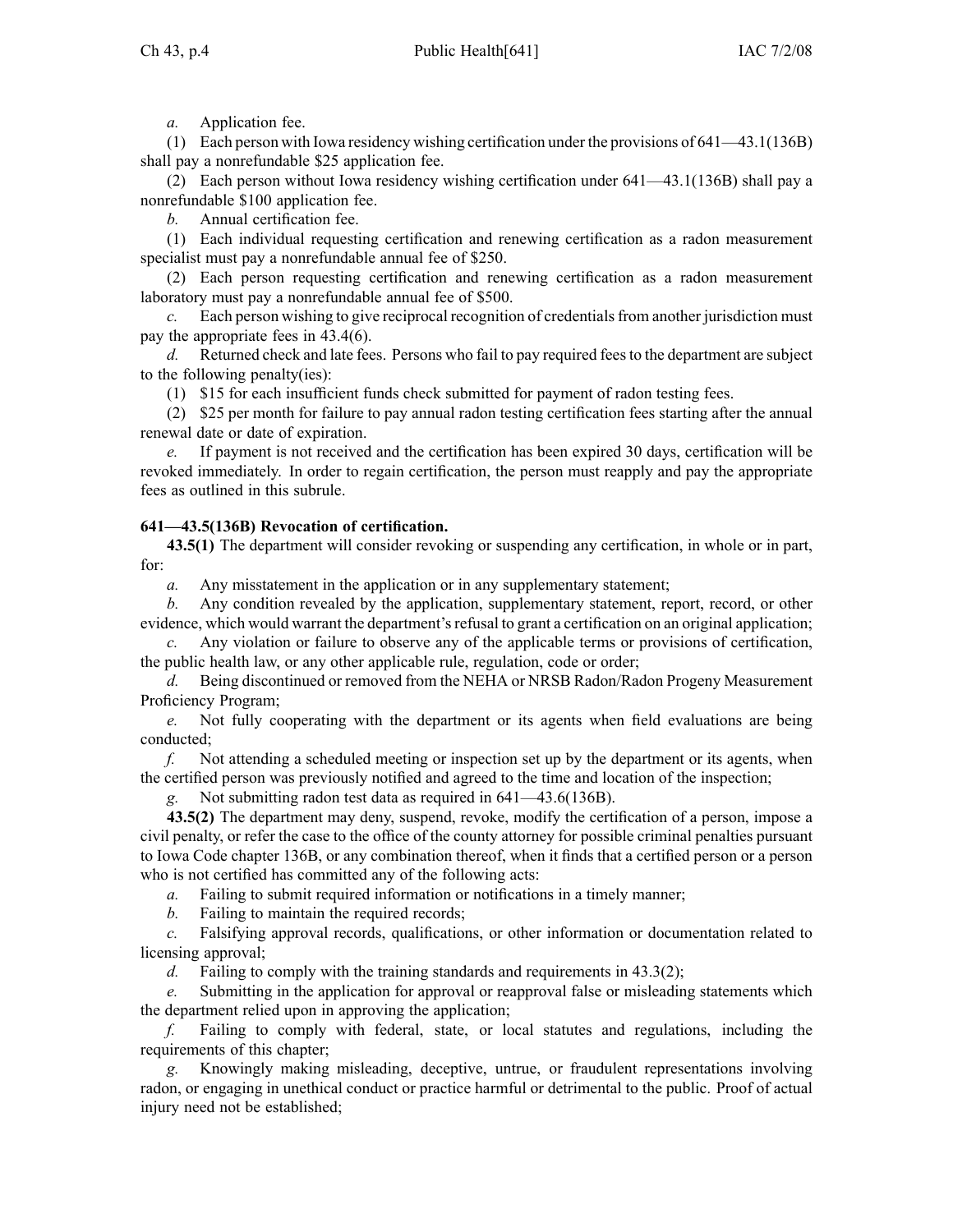*h.* Using untruthful or improbable statements in advertisements. Use of these statements includes, but is not limited to, the presentation of information to the public by training programs that is false, deceptive, or misleading, or that is promoted through fraud or misrepresentation;

*i.* Falsifying reports and records required by this chapter;

*j.* Accepting any fee by fraud or misrepresentation;

*k.* Revocation, suspension, or other disciplinary action taken by <sup>a</sup> certification or licensing authority of this state, another state, territory, or country; or failure by the firm or individual to repor<sup>t</sup> such action in writing within 30 days of the final action by such certification or licensing authority. A stay by an appellate court shall not negate this requirement; however, if such disciplinary action is overturned or reversed by <sup>a</sup> court of last resort, the repor<sup>t</sup> shall be expunged from the records of the board;

*l.* Failing to comply with the terms of a department order or the terms of a settlement agreement or consent order;

*m.* Representation by <sup>a</sup> firm or individual that the firm or individual is certified when the certification has been suspended or revoked or has not been renewed;

*n.* Failing to respond within 30 days of receipt of communication from the department that was sent by registered or certified mail;

*o.* Engaging in any conduct that subverts or attempts to subvert <sup>a</sup> department investigation;

*p.* Failing to comply with <sup>a</sup> subpoena issued by the department or failing to cooperate with <sup>a</sup> department investigation; or

*q.* Failing to pay costs assessed in any disciplinary action.

## **641—43.6(136B) Reporting requirements.**

**43.6(1)** A certified person must submit to the department within 30 days after any radon/radon progeny testing, or at the reques<sup>t</sup> of the department prior to testing, the address or location of the building, the name and telephone number of the owner(s) of the building where the radon testing will be conducted and the results of any tests performed.

**43.6(2)** The results for each test conducted shall include, but not necessarily be limited to:

*a.* The method used for radon or radon decay product testing, media tested, and conditions under which the testing was or will be performed.

*b.* The level or floor of building where the test(s) was or will be conducted.

*c.* The results of the test(s) in picocuries/liter (pCi/l) of radon gas or working level (WL) of radon decay products.

*d.* The date on which the test was or will be conducted.

*e.* The purpose of the test.

**43.6(3)** Rescinded IAB 5/29/91, effective 5/10/91.

**43.6(4)** A certified person shall:

*a.* Cooperate with the department when conducting field evaluations.

*b.* Notify the department within 14 days of any changes in testing results or procedures.

*c.* Not disclose to any other person, excep<sup>t</sup> to the department, the address or owner of <sup>a</sup> nonpublic building that was tested for radon gas or radon progeny, unless the owner of the building waives this right of confidentiality in writing.

**641—43.7(136B) Training and continuing education programs.** Each person conducting radon-related activities shall complete <sup>a</sup> radon measurement training program approved by the department. All certified individuals must participate in <sup>a</sup> continuing education program every other year that consists of <sup>a</sup> minimum of eight hours of department-approved courses or seminars on either radon measurement or mitigation or both.

**641—43.8(136B) Exemptions.** Certification requirements shall not apply to:

1. Those persons who test for radon/radon decay products in buildings that they own.